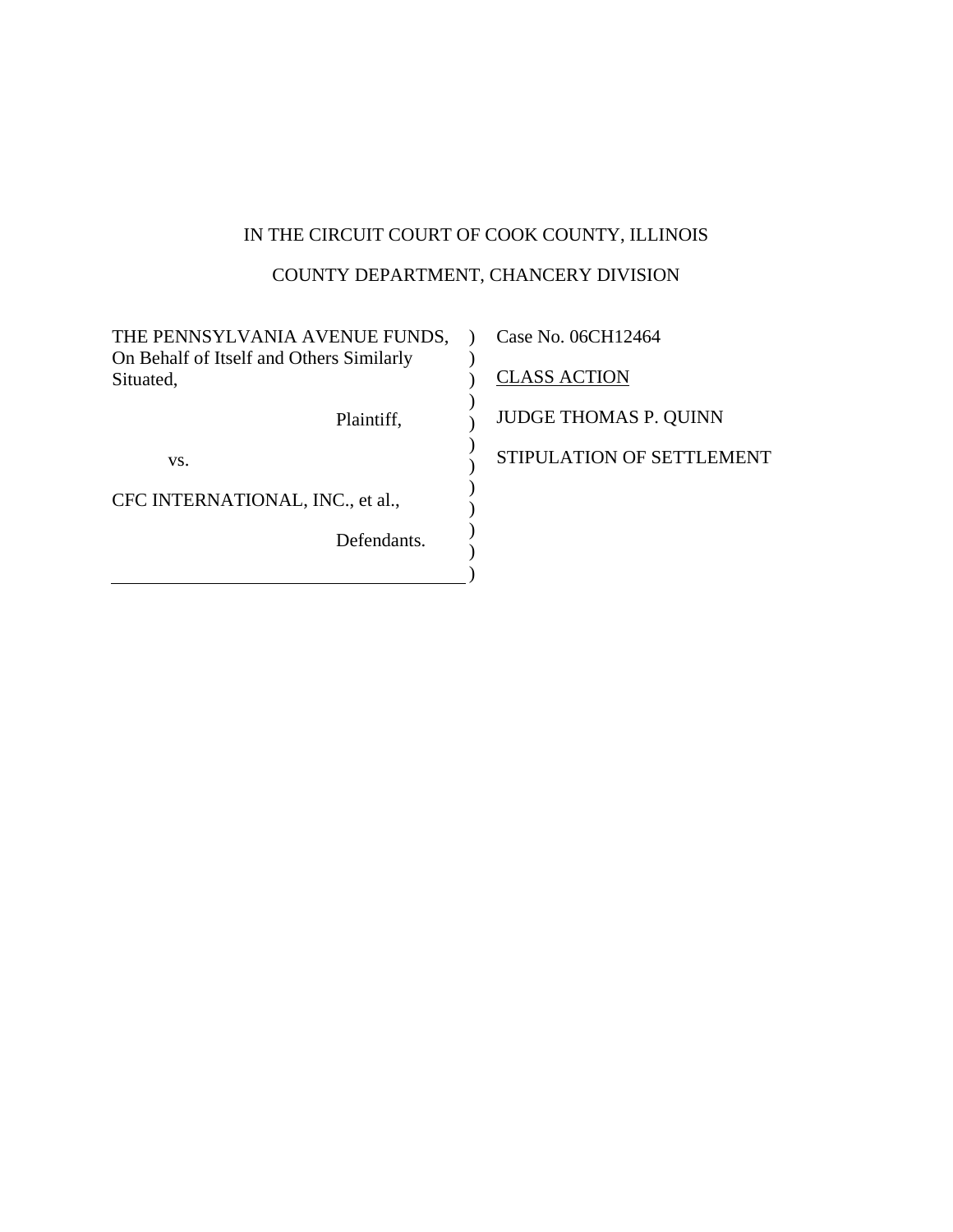This Stipulation of Settlement (the "Stipulation") is made and entered into as of January \_\_, 2007, by and among the following Settling Parties (as defined further in Section IV hereof) to the above-entitled Litigation: (i) Representative Plaintiff (on behalf of itself and each of the Settlement Class Members); and (ii) Defendants. The Stipulation is intended by the Settling Parties to fully, finally and forever resolve, discharge and settle the Released Claims (as defined in ¶1.13 hereof), upon and subject to the terms and conditions hereof. The Stipulation memorializes and effectuates the Settling Parties' agreement-in-principle as set forth in a Memorandum of Understanding among the Settling Parties dated July 24, 2006.

#### **I. THE LITIGATION**

The captioned action was filed in the Circuit Court of Cook County, Illinois, Chancery Division (the "Court") on June 22, 2006. The complaint alleges that the Individual Defendants breached their fiduciary duties to CFC stockholders in connection with the proposed acquisition of CFC by an affiliate of ITW. It sought injunctive and other relief against consummation of the Acquisition, including an award of attorneys' fees and expenses. The complaint and the claims therein are referred to herein as the "Litigation."

- 1 - The complaint in the Litigation is similar in various respects to the complaint in a lawsuit filed in January 2006 captioned *The Pennsylvania Avenue Event Driven Fund v. CFC International, Inc.*, Circuit Court of Cook County, Illinois, Case No. 06 CH 780 (the "Previous Litigation"). The complaint in the Previous Litigation asserted claims related to a then-contemplated merger between CFC and an affiliate of an entity known as Quad-C Management, Inc. CFC moved to dismiss the complaint in the Previous Litigation, and while that motion to dismiss was pending, the parties to the Previous Litigation entered into settlement negotiations. During the course of those settlement negotiations, the Representative Plaintiff requested that CFC include in an information statement which was filed in connection with the Quad-C transaction certain disclosures in addition to those contemplated by CFC. No settlement of the Previous Litigation was consummated, and the Previous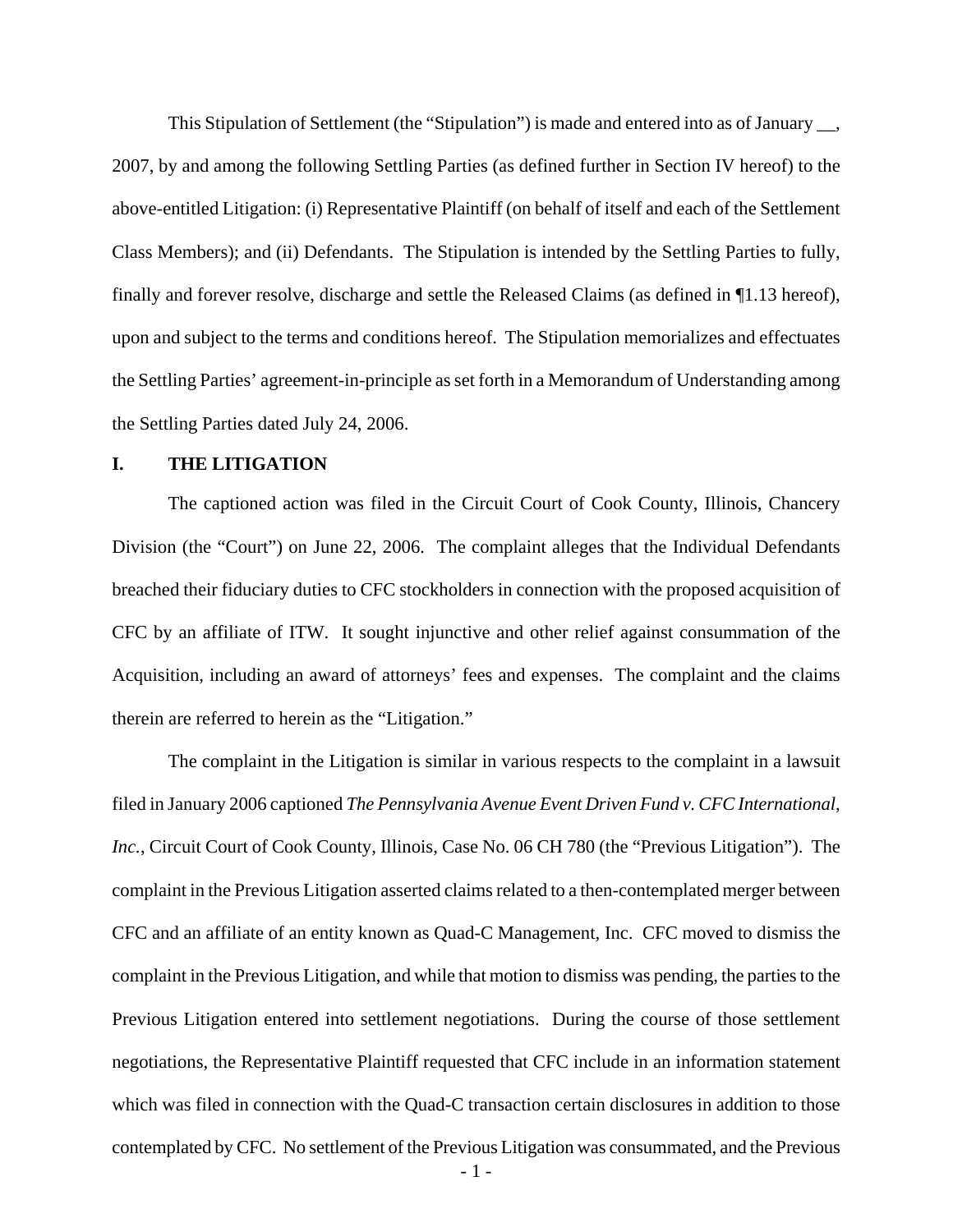Litigation was dismissed voluntarily following termination of the Quad-C transaction on March 30, 2006.

#### **II. CLAIMS OF THE REPRESENTATIVE PLAINTIFF AND BENEFITS OF SETTLEMENT**

The Representative Plaintiff and its counsel believe that the claims asserted in the Litigation have merit. However, the Representative Plaintiff and its counsel recognize and acknowledge the expense and length of continued proceedings necessary to prosecute the Litigation against Defendants through trial and through appeals. The Representative Plaintiff and its counsel also have taken into account the uncertain outcome and the risk of any litigation, especially in a complex action such as this Litigation, as well as the difficulties and delays inherent in such litigation. The Representative Plaintiff and its counsel also are mindful of the inherent problems of proof and possible defenses to the claims asserted in the Litigation and took into consideration the strengths and weaknesses of its claims, including the arguments posed by CFC in its motion to dismiss the complaint in the Previous Litigation. The Representative Plaintiff and its counsel believe that the settlement set forth in this Stipulation confers substantial benefits upon the Settlement Class. Based on their evaluation, the Representative Plaintiff and its counsel have determined that the settlement set forth in this Stipulation is in the best interests of the Representative Plaintiff and the Settlement Class.

### **III. DEFENDANTS' DENIALS OF WRONGDOING AND LIABILITY**

Defendants have denied and continue to vigorously deny each and all of the claims and contentions alleged by the Representative Plaintiff in the Litigation and the Previous Litigation. Defendants expressly deny that they engaged in any wrongdoing or breached any duty they owed to CFC or its stockholders, and have denied and continue to deny all charges of wrongdoing or liability against them as alleged in the Litigation, including breach of any duty to CFC stockholders. Defendants also have denied and continue to deny, *inter alia*, the allegations that the Representative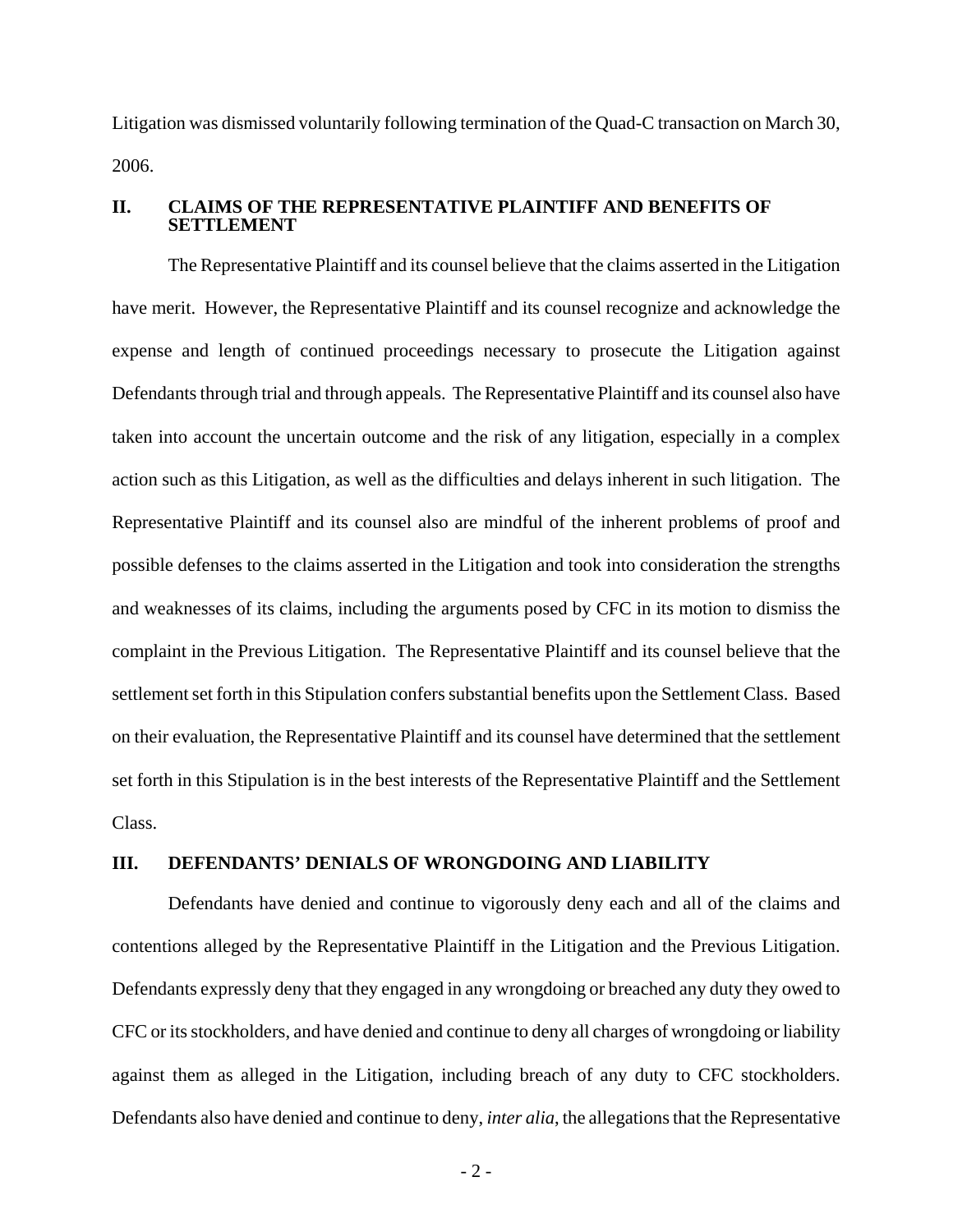Plaintiff or the Settlement Class have suffered damage or that the Representative Plaintiff or the Settlement Class were harmed by the conduct alleged in the Litigation.

Defendants specifically deny that the Enhanced Disclosures (as defined in ¶2.1(d) hereof) are or were required under any applicable rule, statute, regulation or law. Nonetheless, Defendants have concluded that it is desirable that the Litigation be fully and finally settled in the manner and upon the terms and conditions set forth in this Stipulation. Defendants also have taken into account the uncertainty and risks inherent in any litigation and the risk of delaying or otherwise imperiling the Acquisition. Defendants have, therefore, determined that it is desirable and beneficial to them, as well as to CFC stockholders, that the Litigation be settled in the manner and upon the terms and conditions set forth in this Stipulation.

## **IV. TERMS OF STIPULATION AND AGREEMENT OF SETTLEMENT**

NOW, THEREFORE, IT IS HEREBY STIPULATED AND AGREED by and among the Representative Plaintiff (for itself and the Settlement Class Members) and Defendants by and through their respective counsel or attorneys of record, that, subject to the approval of the Court, the Litigation and the Released Claims shall be finally and fully compromised, settled and released, and the Litigation shall be dismissed with prejudice, as to all Settling Parties, upon and subject to the terms and conditions of the Stipulation, as follows.

#### **1. Definitions**

As used in the Stipulation the following terms have the meanings specified below:

1.1 "Acquisition" means the transaction described in the Agreement and Plan of Merger by and among CFC, ITW, and an affiliate of ITW (the "Merger Agreement") that was announced publicly on June 20, 2006, whereby ITW agreed to pay \$16.75 for each share of CFC common stock.

1.2 "CFC" means CFC International, Inc.

1.3 "Defendants" means CFC and the Individual Defendants.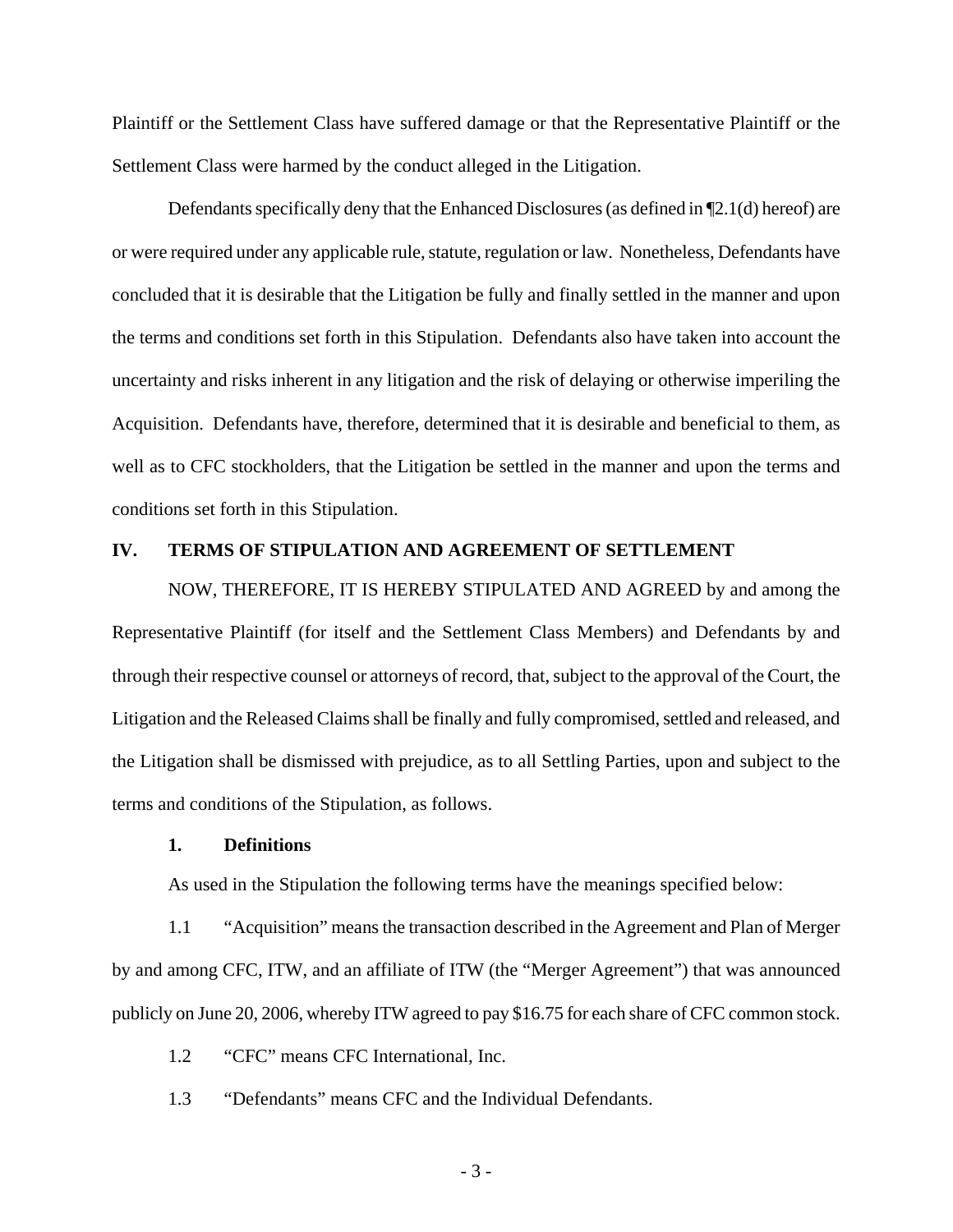1.4 "Defendants' Affiliates" means each of a Defendant's past and present affiliated corporations, parent corporations, partnerships, subsidiaries, general partners, limited partnership partners and trusts; their respective present and former officers, directors, employees, agents, attorneys, legal counsel, advisors, insurers, accountants, trustees, members, managers, financial advisors, commercial bank lenders, persons who provided information or opinions relating to the Acquisition, investment bankers, associates, and representatives; and their respective heirs, executors, personal representatives, estates, administrators, successors and assigns (including ITW and GEM Acquisition Corp.).

1.5 "Effective Date" means the first date by which all of the events and conditions specified in ¶6.1 of the Stipulation have been met and have occurred.

1.6 "Effective Time of the Merger" means September 6, 2006, the date when the Certificate of Merger was duly filed with the Secretary of State of the State of Delaware.

1.7 "Final" means: (i) the date of final affirmance on an appeal of the Judgment (as defined in ¶1.10 hereof), the expiration of the time for a petition for leave to appeal such affirmance to the Illinois Supreme Court or a denial of such petition and, if leave to appeal to the Illinois Supreme Court is granted, the date of final affirmance of the Judgment following review pursuant to that grant; or (ii) the date of final dismissal of any appeal from the Judgment or the final dismissal of any proceeding on certiorari to review the Judgment; or (iii) if no appeal is filed, the expiration date of the time for the filing or noticing of any appeal from the Court's Judgment approving the Stipulation substantially in the form of Exhibit B attached hereto.

1.8 "Individual Defendants" means Roger F. Hruby, William Gardner Brown, Robert B. Covalt, Gregory M. Jehlik, Dennis W. Lakomy, Richard Pierce and David D. Wesselink.

1.9 "ITW" means Illinois Tool Works Inc. and its affiliates, including but not limited to GEM Acquisition Corp.

- 4 -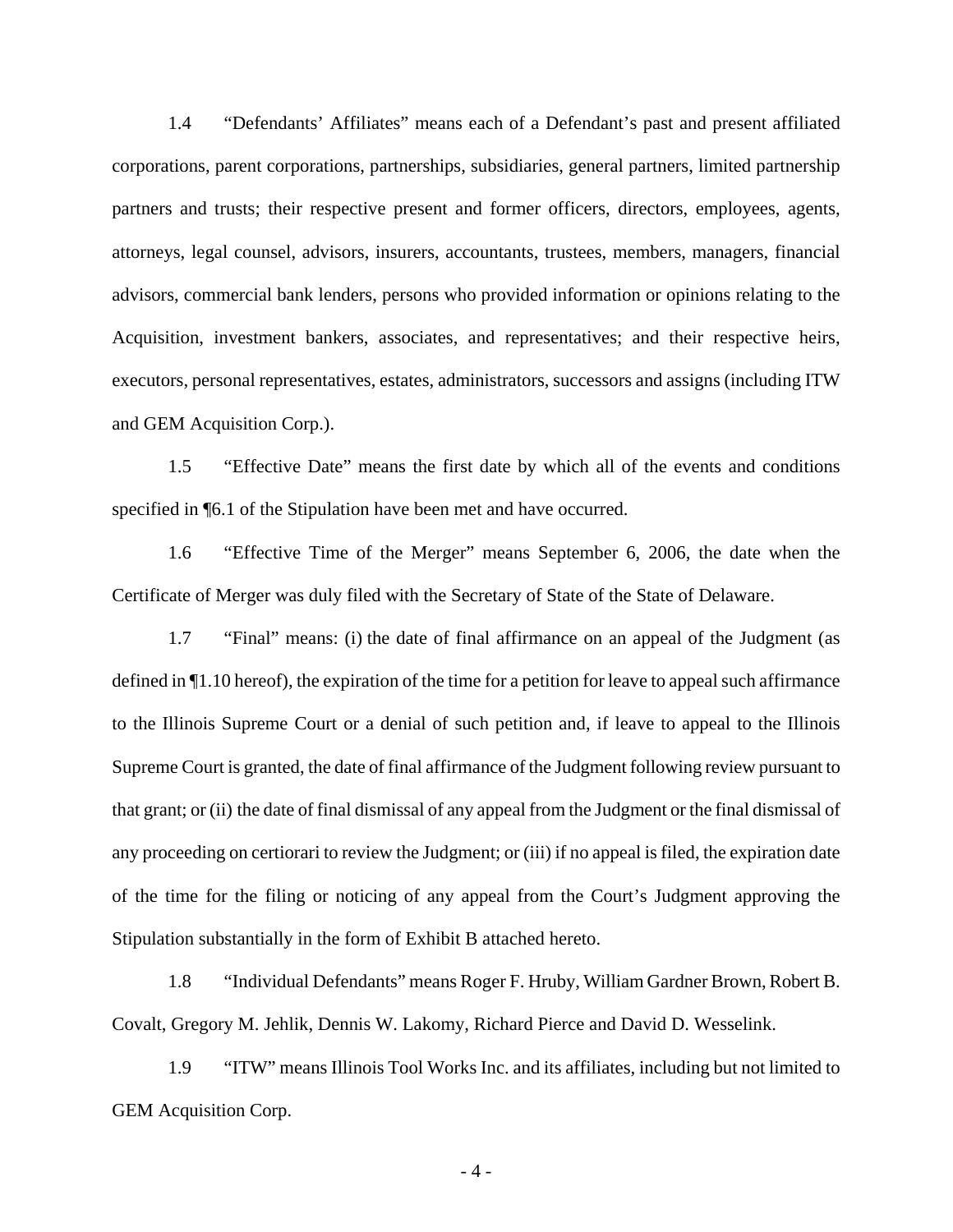1.10 "Judgment" means the judgment to be rendered by the Court, substantially in the form attached hereto as Exhibit B.

1.11 "Person" means an individual, corporation, partnership, limited partnership, association, joint stock company, estate, legal representative, trust, unincorporated association, government or any political subdivision or agency thereof, and any business or legal entity and their spouses, heirs, predecessors, successors, representatives, or assignees.

1.12 "Previous Litigation" means *The Pennsylvania Avenue Event Driven Fund v. CFC International, Inc.*, Case No. 06 CH 780, which asserted claims related to the contemplated merger between CFC and Quad-C Management, Inc.

1.13 "Released Claims" shall collectively mean all claims (including Unknown Claims), rights and causes of action (including any claims for damages, costs, attorneys' fees or expenses, any claims arising under federal, state, local, statutory or common law, or any other law, rule or regulation, including the law of any jurisdiction outside of the United States and including claims under the Securities Act of 1933, the Securities Exchange Act of 1934, and any other provisions of the federal securities laws and/or of any rule or regulation issued pursuant thereto), whether legal, equitable or of any other type, which Representative Plaintiff or any Member of the Settlement Class ever had, now has or hereafter can, shall or may have, whether known or unknown, arising from acts, omissions or failures to act occurring prior to the execution of the Stipulation, whether directly, derivatively, representatively or in any other capacity, against any of the Defendants or the Defendants' Affiliates by reason of, arising out of, relating to or connected with: (i) the facts, matters, transactions, actions or conduct actually alleged, or which could have been alleged, in the complaint, in the Litigation, or in the Previous Litigation, (ii) the Acquisition, (iii) the Merger Agreement, (iv) the Principal Stockholders' Agreement, as defined in the recitals to the Merger Agreement, (v) any other agreements, contracts, actions or approvals relating to any of the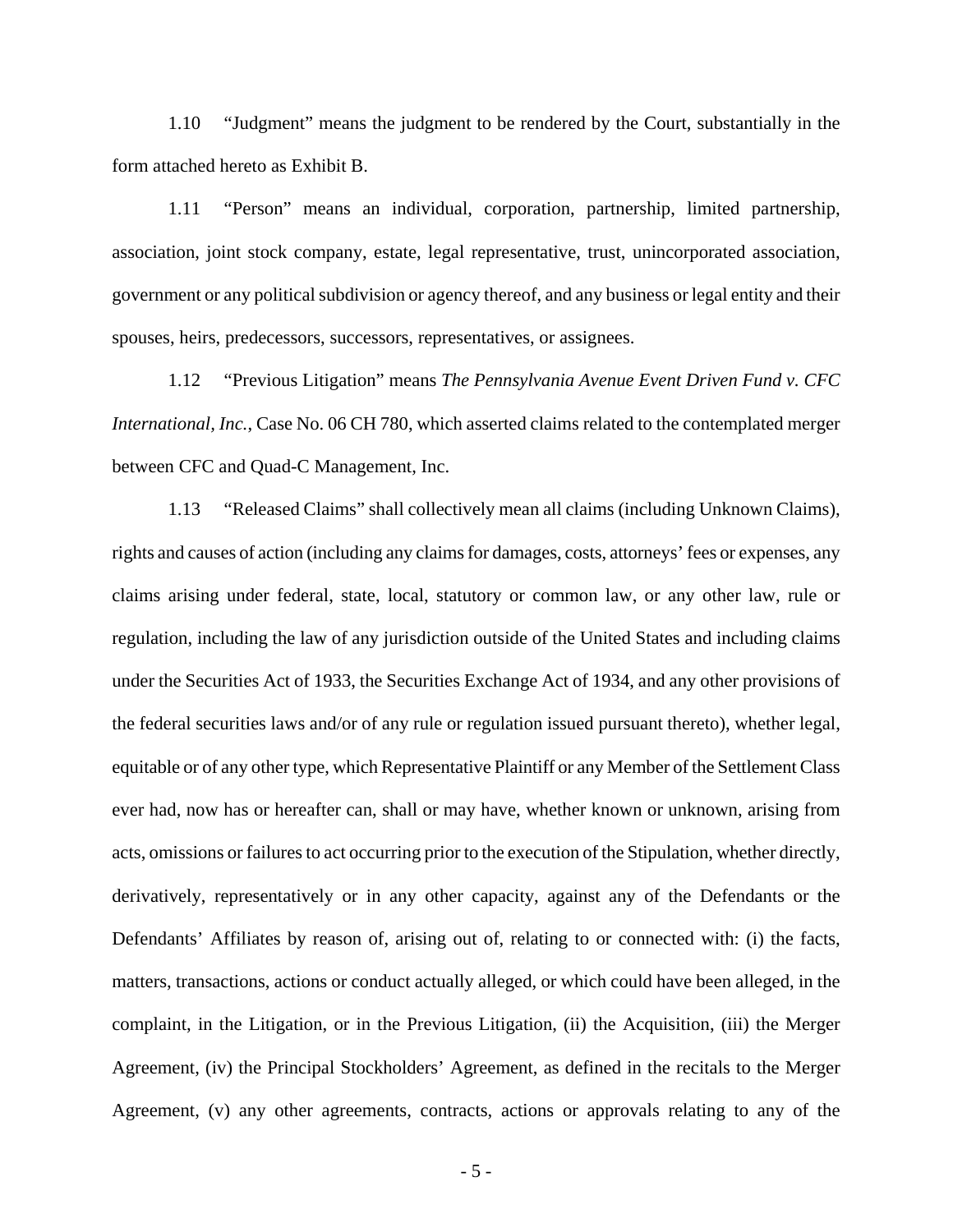foregoing, and (vi) any communications made in connection with any of the foregoing, including the preliminary or final forms of the Information Statement. Released Claims shall not include any appraisal remedy that a Settlement Class Member possesses pursuant to Section 262 of the Delaware General Corporation Law.

1.14 "Released Persons" means each and all of the Defendants and Defendants' Affiliates.

1.15 "Representative Plaintiff" means The Pennsylvania Avenue Funds.

1.16 "Representative Plaintiff's Counsel" or "Settlement Class Counsel" mean Darren J. Robbins and Joy Ann Bull and their firm, Lerach Coughlin Stoia Geller Rudman & Robbins LLP, 655 West Broadway, Suite 1900, San Diego, California 92101.

1.17 "Settlement Class" means all Persons who were or became record or beneficial owners of CFC common stock at any time from June 20, 2006 through and including the Effective Time of the Merger, provided that, excluded from the Settlement Class are Defendants, ITW, and Defendants' Affiliates. Also excluded from the Settlement Class are those Persons who timely and validly request exclusion from the Settlement Class pursuant to the Notice of Pendency and Settlement of Class Action.

1.18 "Settlement Class Member" or "Member of the Settlement Class" mean a Person who falls within the definition of the Settlement Class as set forth in ¶1.17 hereof.

1.19 "Settling Parties" means, collectively, each of the Defendants, and the Representative Plaintiff on behalf of itself and the Members of the Settlement Class.

1.20 "Unknown Claims" means Released Claims that the Representative Plaintiff or any Member of the Settlement Class, do not know or suspect to exist, which, if known by him, her or it, might affect his, her or its agreement to release the Released Persons and the Released Claims, or might affect his, her or its decision to object or not to object to the settlement. Upon the Effective Date, Representative Plaintiff and all Members of the Settlement Class, shall be deemed to have, and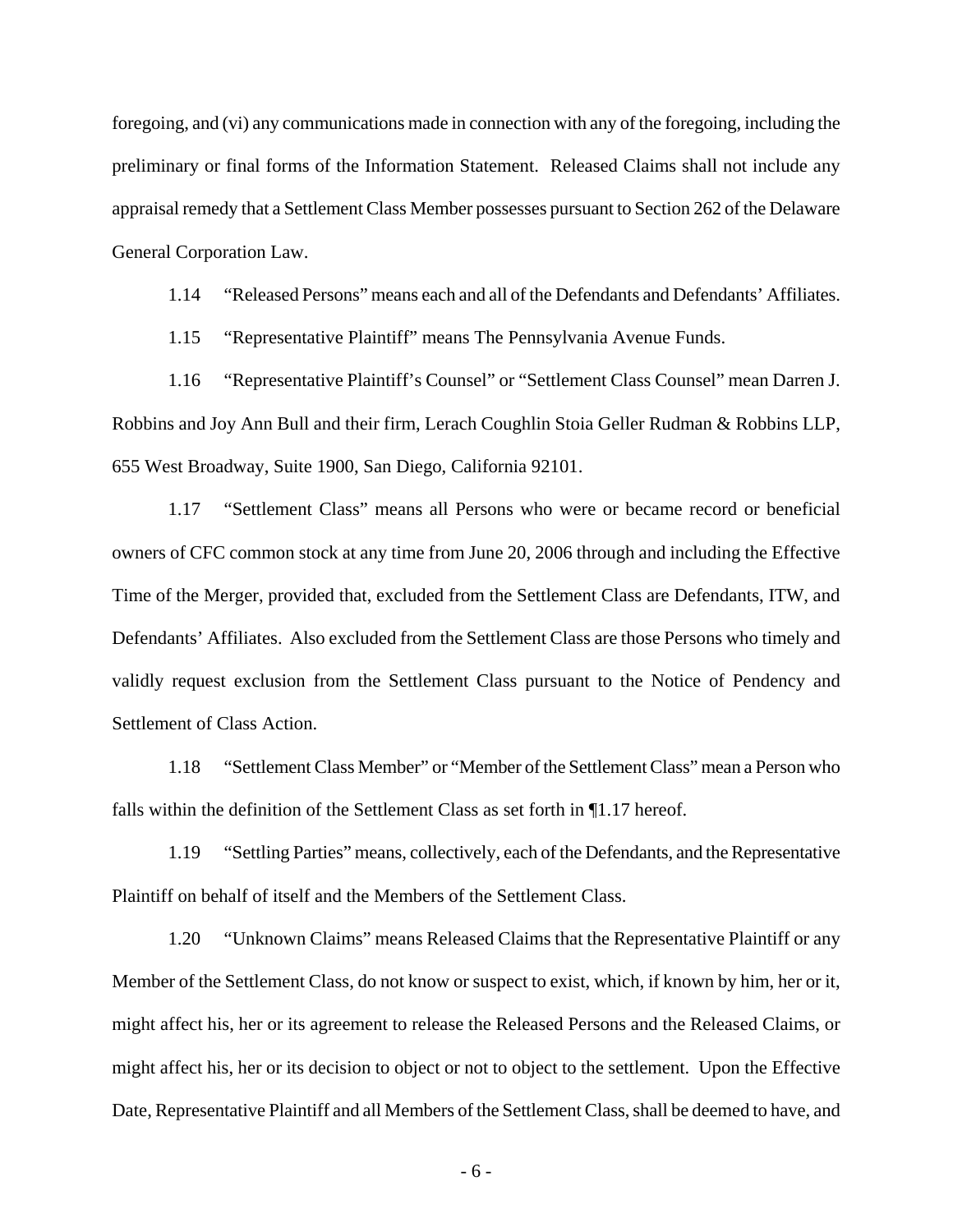shall have, expressly waived and relinquished, to the fullest extent permitted by law, the provisions, rights and benefits of §1542 of the California Civil Code, which provides as follows:

#### A GENERAL RELEASE DOES NOT EXTEND TO CLAIMS WHICH THE CREDITOR DOES NOT KNOW OR SUSPECT TO EXIST IN HIS OR HER FAVOR AT THE TIME OF EXECUTING THE RELEASE, WHICH IF KNOWN BY HIM OR HER MUST HAVE MATERIALLY AFFECTED HIS OR HER SETTLEMENT WITH THE DEBTOR.

Upon the Effective Date, Representative Plaintiff, any and all Members of the Settlement Class, and all other Persons or entities whose claims are being released also shall be deemed to have, and shall have, waived any and all provisions, rights and benefits conferred by any law of any state or territory of the United States, or principle of common law, or the law of any jurisdiction outside of the United States, which is similar, comparable or equivalent to §1542 of the California Civil Code. Representative Plaintiff, on behalf of the Settlement Class, acknowledges that Members of the Settlement Class may discover facts in addition to or different from those that they now know or believe to be true with respect to the subject matter of this release, but that it is Representative Plaintiff's intention, on behalf of all Members of the Settlement Class, fully, finally and forever to settle and release the Released Claims.

#### **2. The Settlement**

2.1 (a) In connection with the Merger Agreement with ITW, on June 30, 2006, CFC filed a Preliminary Information Statement Pursuant to Section 14(c) of the Securities Exchange Act of 1934 (the "Preliminary Information Statement"). The Preliminary Information Statement contained, among other things, certain disclosures requested by Representative Plaintiff's Counsel during the aforementioned negotiations to settle the Previous Litigation.

(b) Subsequent to the filing of the Litigation and at Representative Plaintiff's request, the Defendants provided Representative Plaintiff with certain information considered by the Individual Defendants in connection with their decision whether to enter into the Merger Agreement with ITW.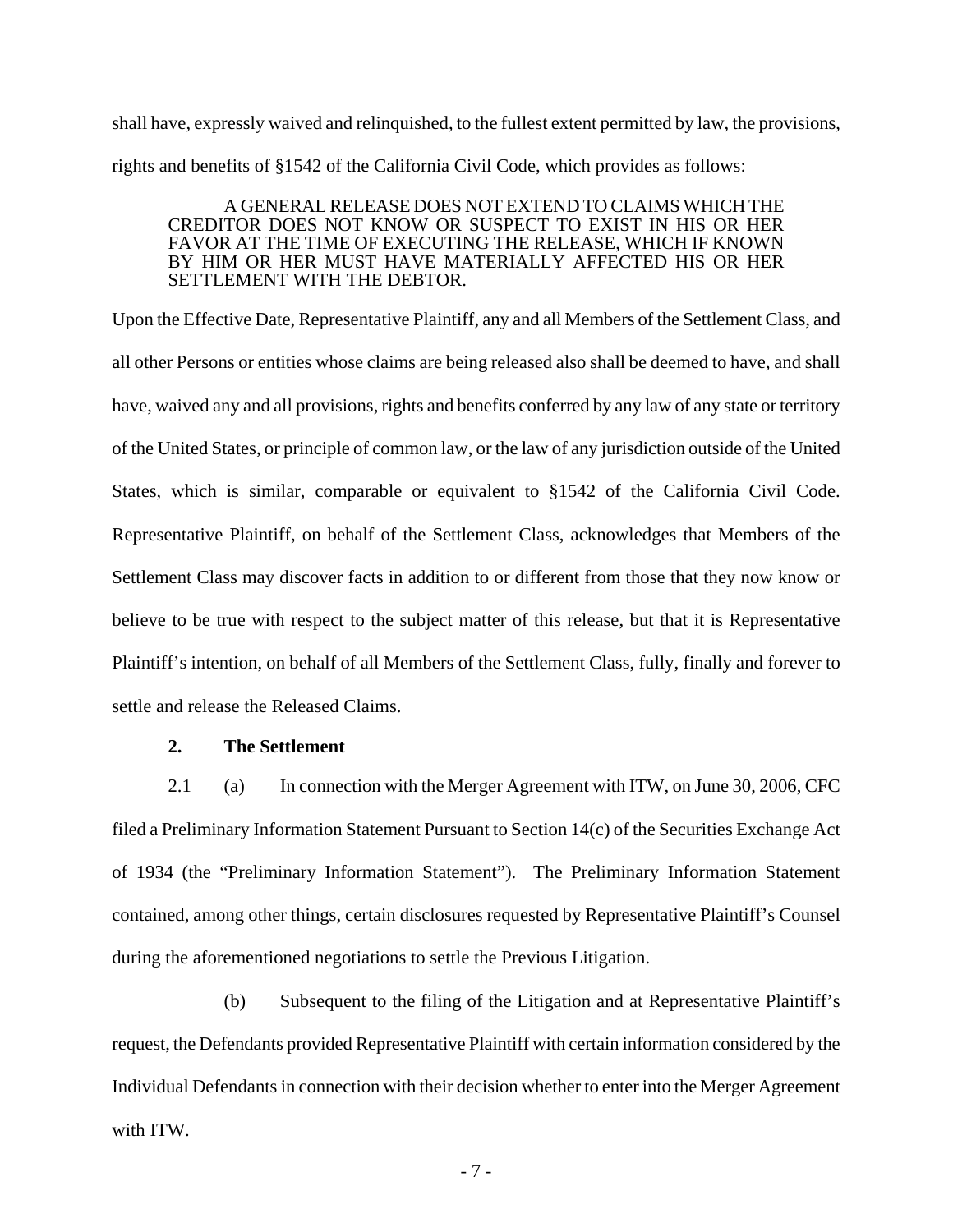(c) On July 6, 2006, Representative Plaintiff's Counsel requested that certain additional disclosures be added to the final form of the Information Statement to be filed by CFC in connection with the Merger Agreement with ITW (the "Information Statement"). The requested additional disclosures included (among other things), clarification about specific information considered by the Individual Defendants in evaluating the proposed Acquisition by ITW.

(d) On July 19, 2006, counsel for the parties reached an agreement-in-principle to settle the Litigation pursuant to which Defendants would make certain supplemental disclosures in the final form of the Information Statement to be filed by CFC in connection with the Acquisition. These disclosures, together with the disclosures incorporated by CFC in the Preliminary Information Statement as a result of negotiations in the Previous Litigation, are referred to herein as the "Enhanced Disclosures."

2.2 In consideration of the settlement and dismissal with prejudice of the Litigation and in consideration of the releases provided herein, Defendants agreed to incorporate the Enhanced Disclosures in the final form of the Information Statement filed by CFC on August 8, 2006 in connection with the Acquisition. The parties agree that the Enhanced Disclosures were timely issued.

2.3 Defendants acknowledge that the pendency and prosecution of the Litigation and the negotiations between Representative Plaintiff's Counsel and Defendants' counsel resulted in Defendants' agreement to issue the Enhanced Disclosures and incorporate them in the final form of the Information Statement filed by CFC. The Defendants further acknowledge that certain of the disclosures contained in the Preliminary Information Statement filed by CFC on June 30, 2006, and which were incorporated in the final form of the Information Statement filed by CFC in connection with the Acquisition, are the result of requests initially made by Representative Plaintiff's Counsel during negotiations to settle the Previous Litigation.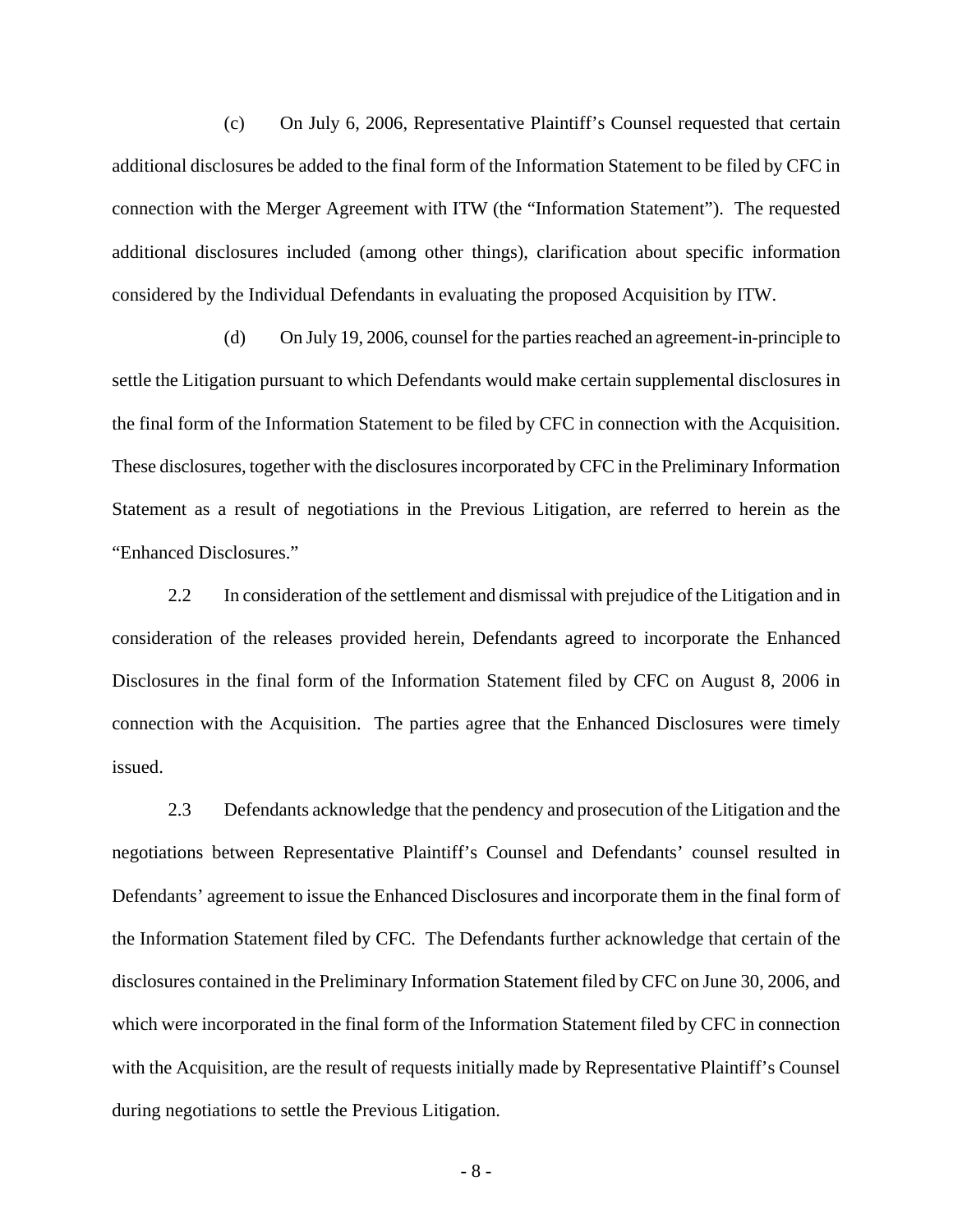2.4 Defendants have agreed to provide, and have provided, Representative Plaintiff with appropriate confirmatory discovery to support the contention that the terms of the settlement are fair and reasonable.

2.5 CFC has agreed, following the entry of the Judgment and subject to the terms of ¶5.2 hereof, to pay the sum of \$200,000 to Representative Plaintiff's Counsel for their attorneys' fees and expenses. These fees and expenses will not come out of money that otherwise would have been paid to the stockholders of CFC.

2.6 The Settling Parties agree, for purposes of this settlement only, to the certification of the Settlement Class under §735 ILCS 5/2-801, *et seq*. In the event the settlement is not approved, Defendants reserve the right to oppose certification of a class in any future proceedings.

#### **3. Order of Preliminary Approval and Settlement Hearing**

3.1 Within a reasonable period of time after execution of the Stipulation, the Settling Parties' counsel shall submit the Stipulation together with its Exhibits to the Court and shall apply for entry of an order (the "Order of Preliminary Approval"), substantially in the form of Exhibit A hereto, requesting, *inter alia*, certification of the Settlement Class pursuant to §735 ILCS 5/2-801, *et seq.*, preliminary approval for the mailing of the settlement set forth in the Stipulation, and approval of a settlement notice (the "Notice"), substantially in the form of Exhibit A-1 attached hereto, which shall include the general terms of the settlement set forth in the Stipulation and the date of the Settlement Hearing as defined below.

3.2 The Representative Plaintiff and Representative Plaintiff's Counsel shall assume administrative responsibility for providing the Notice to the Settlement Class, but will not bear any out-of-pocket expense in connection with giving notice to the Settlement Class. CFC or its successor shall bear all costs associated with providing the Notice to the Settlement Class in accordance with the Order of Preliminary Approval, including the expense of preparing and mailing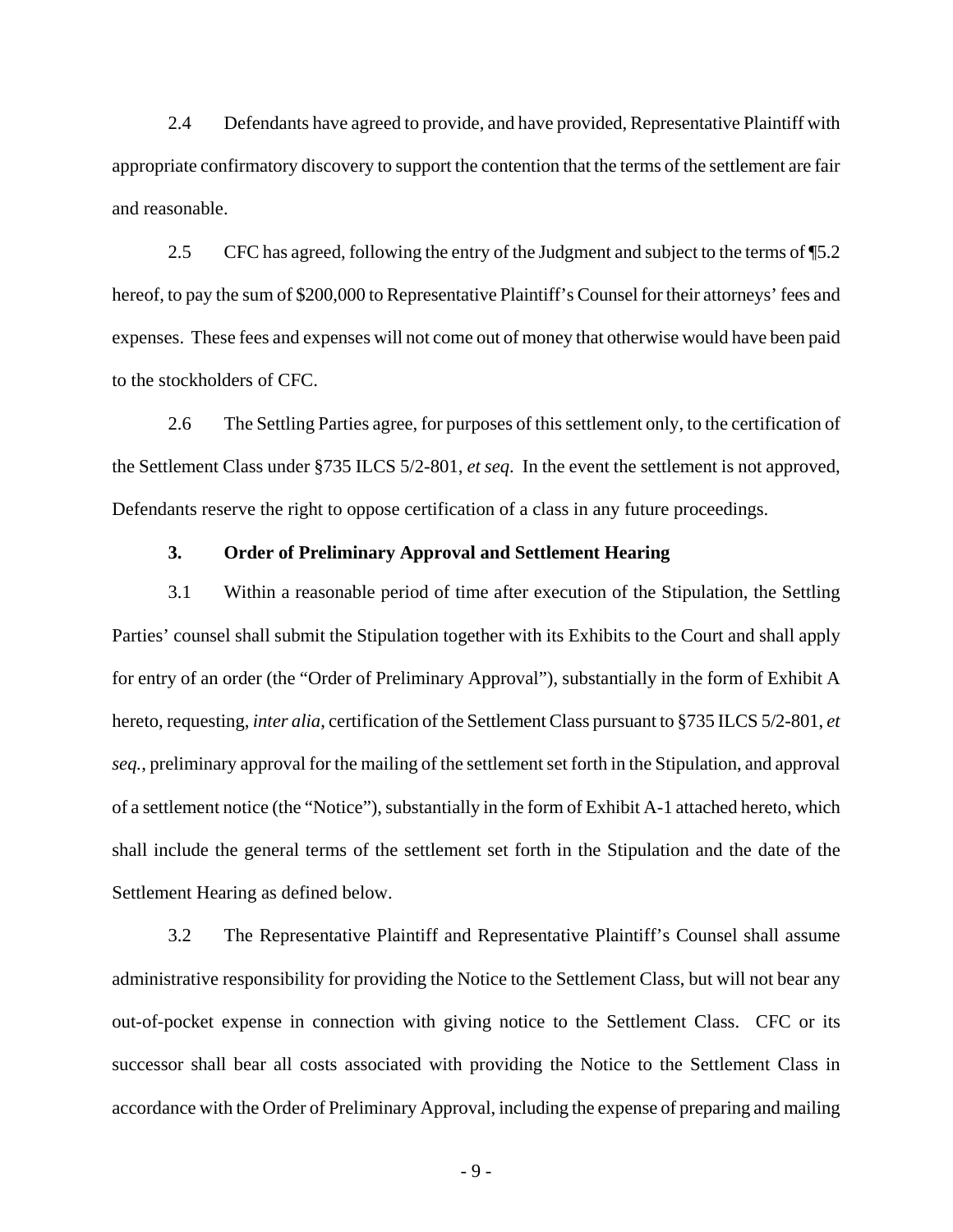the Notice. Prior to the Settlement Hearing, Representative Plaintiff's Counsel shall file with the Court an appropriate affidavit or declaration with respect to preparation and mailing of the Notice to the Settlement Class.

3.3 The Settling Parties' counsel shall request that after notice is given, the Court hold a hearing (the "Settlement Hearing") and approve the settlement of the Litigation as set forth herein.

### **4. Releases**

4.1 Upon the Effective Date, as defined in ¶1.5 hereof, the Representative Plaintiff and each of the Settlement Class Members shall be deemed to have, and by operation of the Judgment shall have, fully, finally, and forever remised, released, relinquished and discharged all Released Claims against the Released Persons.

4.2 Upon the Effective Date, as defined in ¶1.5 hereof, each of the Released Persons shall be deemed to have, and by operation of the Judgment shall have, fully, finally, and forever remised, released, relinquished and discharged each and all of the Settlement Class Members and counsel to the Representative Plaintiff from claims for attorneys' fees, expenses or other damages allegedly suffered by them as a result of the institution, prosecution, assertion, settlement or resolution of the Litigation or the Released Claims.

#### **5. Representative Plaintiff's Counsel's Attorneys' Fees and Expenses**

5.1 After Defendants agreed to make the disclosures described in ¶2.1, the Settling Parties negotiated the attorneys' fees and expenses that Defendants would pay to Representative Plaintiff's Counsel in the event that the Stipulation is approved by the Court.

5.2 Defendants agree that pursuant to ¶2.5 hereof, the sum of \$200,000 will be paid to Lerach Coughlin Stoia Geller Rudman & Robbins LLP, as receiving agent for Representative Plaintiff's Counsel, subject to Court approval. The sum approved by the Court up to the agreed upon amount will be paid pursuant to wire instructions provided separately by Lerach Coughlin Stoia Geller Rudman & Robbins LLP to CFC's counsel by or on behalf of CFC and/or its successors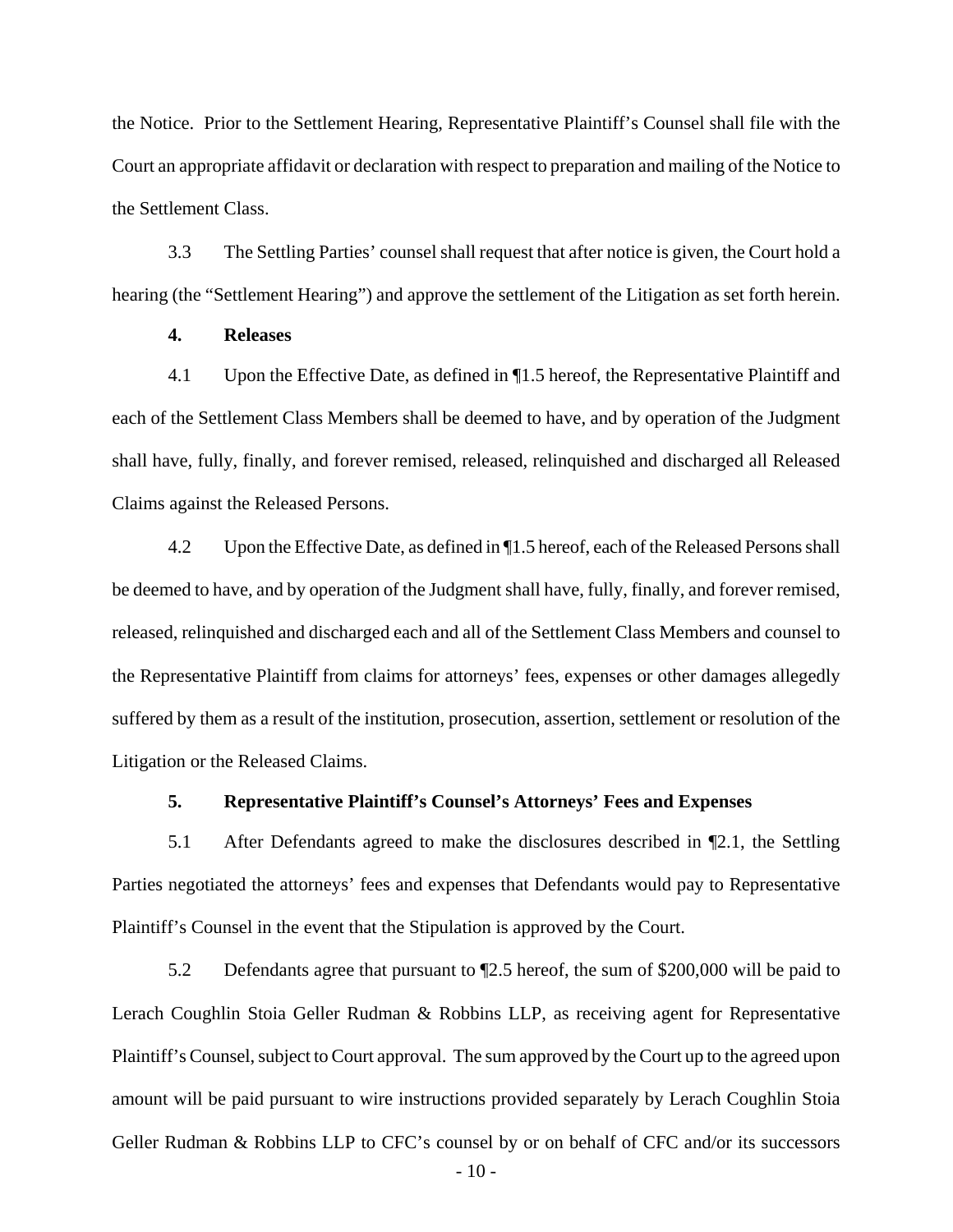within five (5) business days after entry of the Judgment, subject to Representative Plaintiff's Counsel's joint and several obligation to make repayment to CFC or its successor(s) in the event that the Court, an appellate court, or other court later vacates, or reverses the order approving the settlement or fee award or the fee award is otherwise modified.

#### **6. Conditions of Settlement, Effect of Disapproval, Cancellation or Termination**

6.1 The Effective Date of the settlement shall be conditioned on the occurrence of all of the following events:

(a) The consummation of the Acquisition substantially in accordance with the terms and conditions set out in the Merger Agreement;

(b) Representative Plaintiff's Counsel have completed confirmatory discovery to the extent deemed necessary by Representative Plaintiff's Counsel;

(c) the Court has entered the Order of Preliminary Approval, as required by  $\P$ 3.1,

hereof;

(d) the Notice has been mailed pursuant to the Order of Preliminary Approval;

(e) the Court has entered the Judgment, or a judgment substantially in the form of Exhibit B attached hereto; and

(f) the Judgment has become Final, as defined in  $\P$ 1.7, hereof.

6.2 If all of the conditions specified in ¶6.1 hereof are not satisfied, then the Stipulation shall be canceled and terminated subject to ¶6.3 hereof unless Representative Plaintiff's Counsel and counsel for Defendants mutually agree in writing to proceed with the Stipulation and the settlement.

6.3 In the event that the Stipulation is not approved by the Court or the settlement set forth in the Stipulation is terminated in accordance with its terms, the Settling Parties shall be restored to their respective positions in the Litigation as of July 24, 2006. In such event, the terms and provisions of the Stipulation shall have no further force and effect with respect to the Settling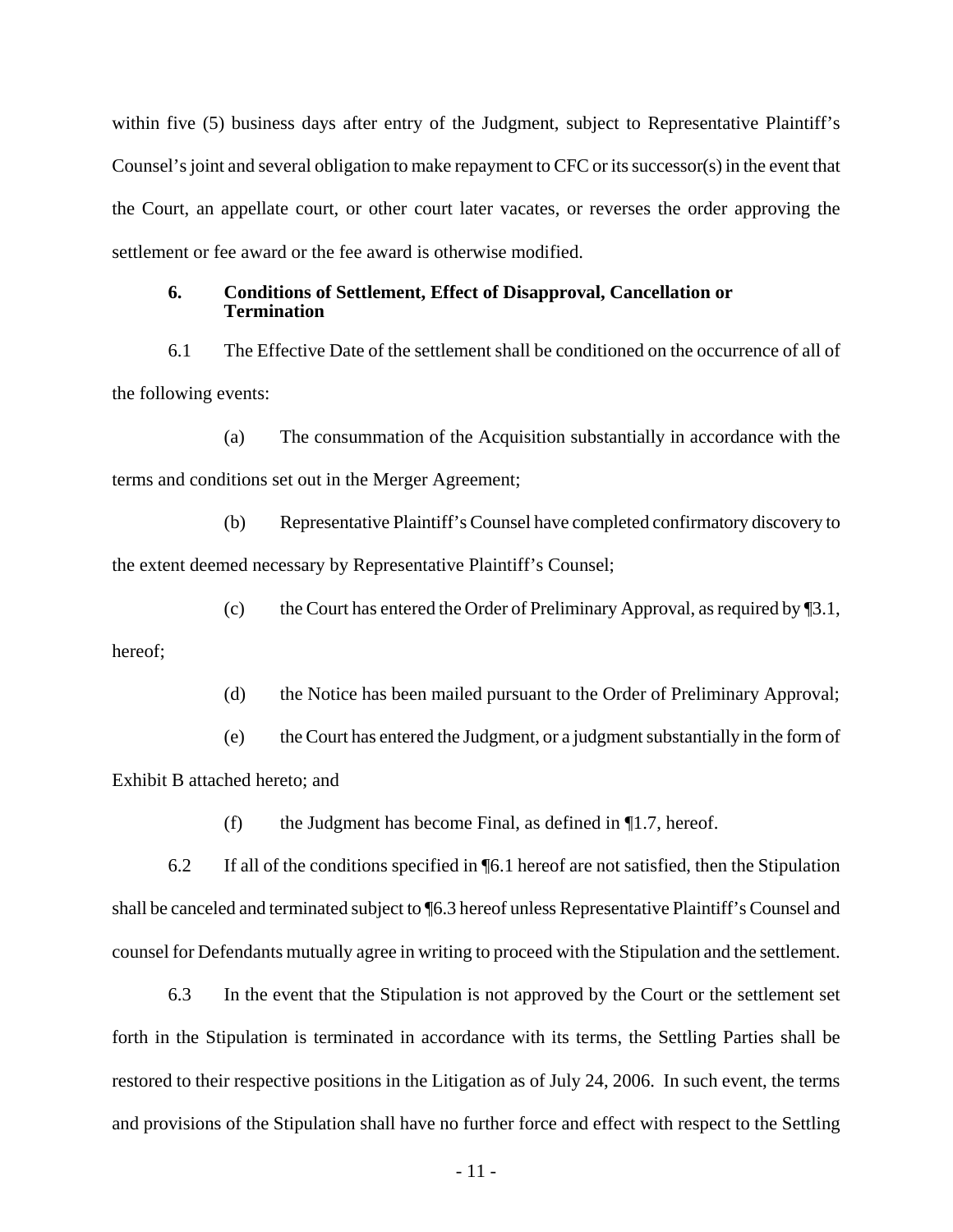Parties and shall not be used in the Litigation or in any other proceeding for any purpose, and any judgment or order entered by the Court in accordance with the terms of the Stipulation shall be treated as vacated.

#### **7. Miscellaneous Provisions**

7.1 The Settling Parties: (a) acknowledge that it is their intent to consummate this Stipulation; and (b) agree to cooperate to the extent reasonably necessary to effectuate and implement all terms and conditions of the Stipulation and to exercise their best efforts to accomplish the foregoing terms and conditions of the Stipulation.

7.2 The Settling Parties intend this settlement to be a final and complete resolution of all disputes between them with respect to the Litigation. The settlement compromises claims which are contested and shall not be deemed an admission by any Settling Party as to the merits of any claim or defense. The Settling Parties agree that the settlement was negotiated in good faith by the Settling Parties and reflects a settlement that was reached voluntarily after consultation with competent legal counsel.

7.3 Neither the Stipulation nor the settlement contained herein, nor any act performed or document executed pursuant to or in furtherance of the Stipulation or the settlement: (a) is or may be deemed to be or may be used as an admission of, or evidence of, the validity or lack thereof of any Released Claim, or of any wrongdoing or liability of the Defendants; or (b) is or may be deemed to be or may be used as an admission of, or evidence of, any fault or omission of any of the Defendants in any civil, criminal or administrative proceeding in any court, administrative agency or other tribunal. Defendants may file the Stipulation and/or the Judgment in any action that may be brought against them in order to support a defense or counterclaim based on principles of *res judicata*, collateral estoppel, release, good faith settlement, judgment bar or reduction or any other theory of claim preclusion or issue preclusion or similar defense or counterclaim.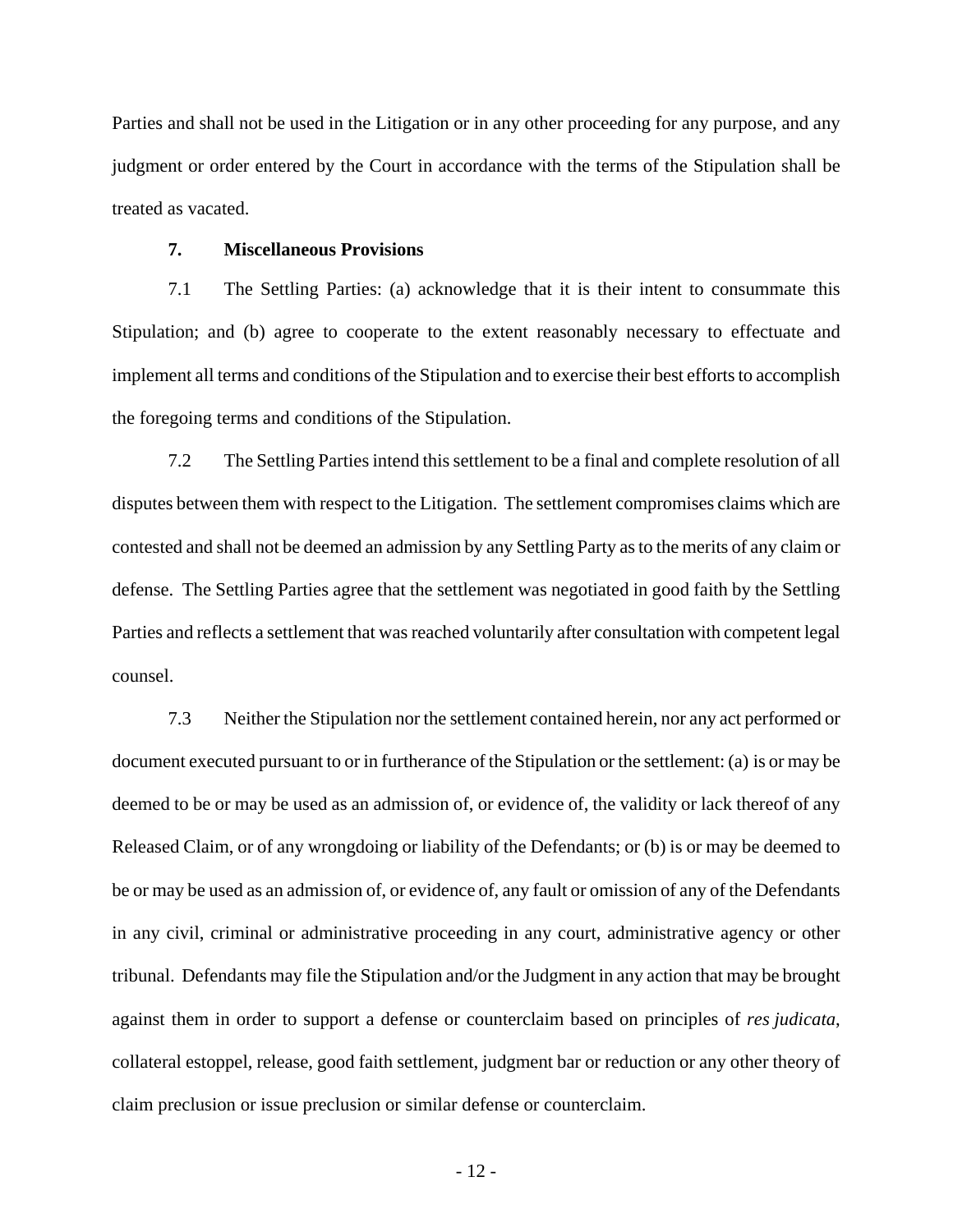7.4 If any action that would be barred by the releases contemplated by this Stipulation is commenced against any of the Defendants in any court prior to this settlement being fully approved by the Court and, following a motion by the Defendants to dismiss or stay, such action is not dismissed or stayed in contemplation of dismissal pursuant to the settlement contemplated hereby, any Defendant may, at his, her or its sole option, withdraw from the settlement prior to the Settlement Hearing. The settlement shall remain binding as to the remaining parties thereto.

7.5 All agreements made and orders entered during the course of the Litigation relating to the confidentiality of information shall survive this Stipulation.

7.6 All of the Exhibits to this Stipulation are material and integral parts hereof and are fully incorporated herein by this reference.

7.7 This Stipulation may be amended or modified only by a written instrument signed by or on behalf of all Settling Parties or their respective successors-in-interest.

7.8 This Stipulation and the Exhibits attached hereto constitute the entire agreement among the parties hereto with regard to the subject matter thereof and no representations, warranties or inducements have been made to any party concerning the Stipulation or the Exhibits annexed hereto other than the representations, warranties and covenants contained and memorialized in such documents. Except as otherwise provided herein, each party shall bear its own costs.

7.9 Representative Plaintiff's Counsel, on behalf of the Settlement Class, are expressly authorized by the Representative Plaintiff to take all appropriate actions required or permitted to be taken by the Settlement Class pursuant to the Stipulation to effectuate its terms and also are expressly authorized to enter into any modifications or amendments to the Stipulation on behalf of the Settlement Class which they deem appropriate.

7.10 Each counsel or other Person executing the Stipulation or any of its Exhibits on behalf of any party hereto hereby warrants that such Person has the full authority to do so.

- 13 -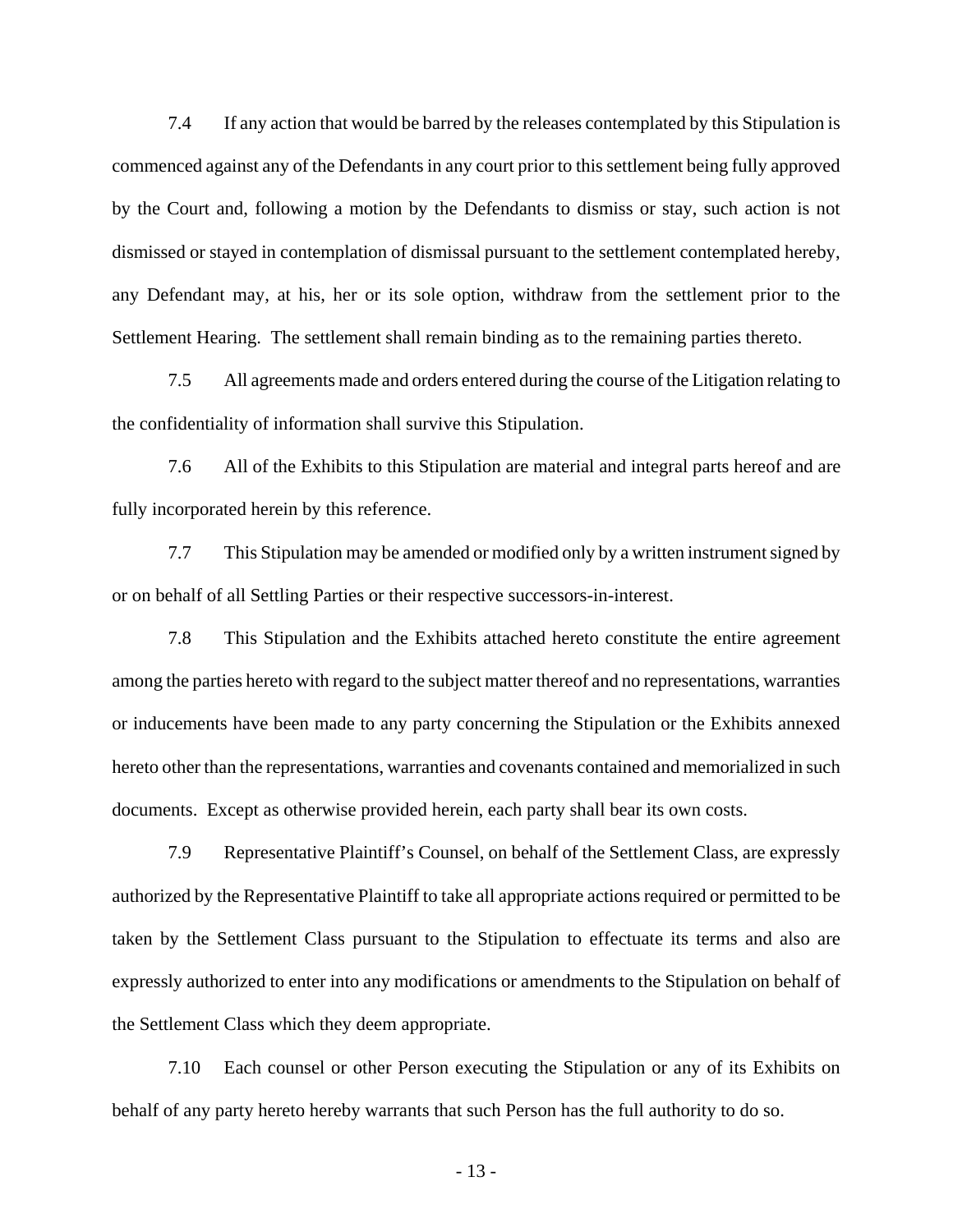7.11 The Stipulation may be executed in one or more counterparts. All executed counterparts and each of them shall be deemed to be one and the same instrument. A complete set of original executed counterparts shall be filed with the Court.

7.12 The Stipulation shall be binding upon, and inure to the benefit of, the successors and assigns of the parties hereto.

7.13 The Court shall retain jurisdiction with respect to implementation and enforcement of the terms of the Stipulation, and all parties hereto submit to the jurisdiction of the Court for purposes of implementing and enforcing the settlement embodied in the Stipulation.

7.14 This Stipulation and the Exhibits annexed hereto and the rights and obligations of the parties to the Stipulation shall be construed and enforced in accordance with, and governed by, the laws of the State of Delaware without giving effect to that State's choice-of-law principles, except for court procedural requirements, which shall be governed by Illinois law.

IN WITNESS WHEREOF, the parties hereto have caused the Stipulation to be executed, by their duly authorized attorneys, dated as of January \_\_, 2007.

#### THE PENNSYLVANIA AVENUE FUNDS

| By:    |  |
|--------|--|
| Name:  |  |
| Title: |  |

Plaintiff

CFC INTERNATIONAL, INC.

| By:    |  |
|--------|--|
| Name:  |  |
| Title: |  |

ROGER F. HRUBY